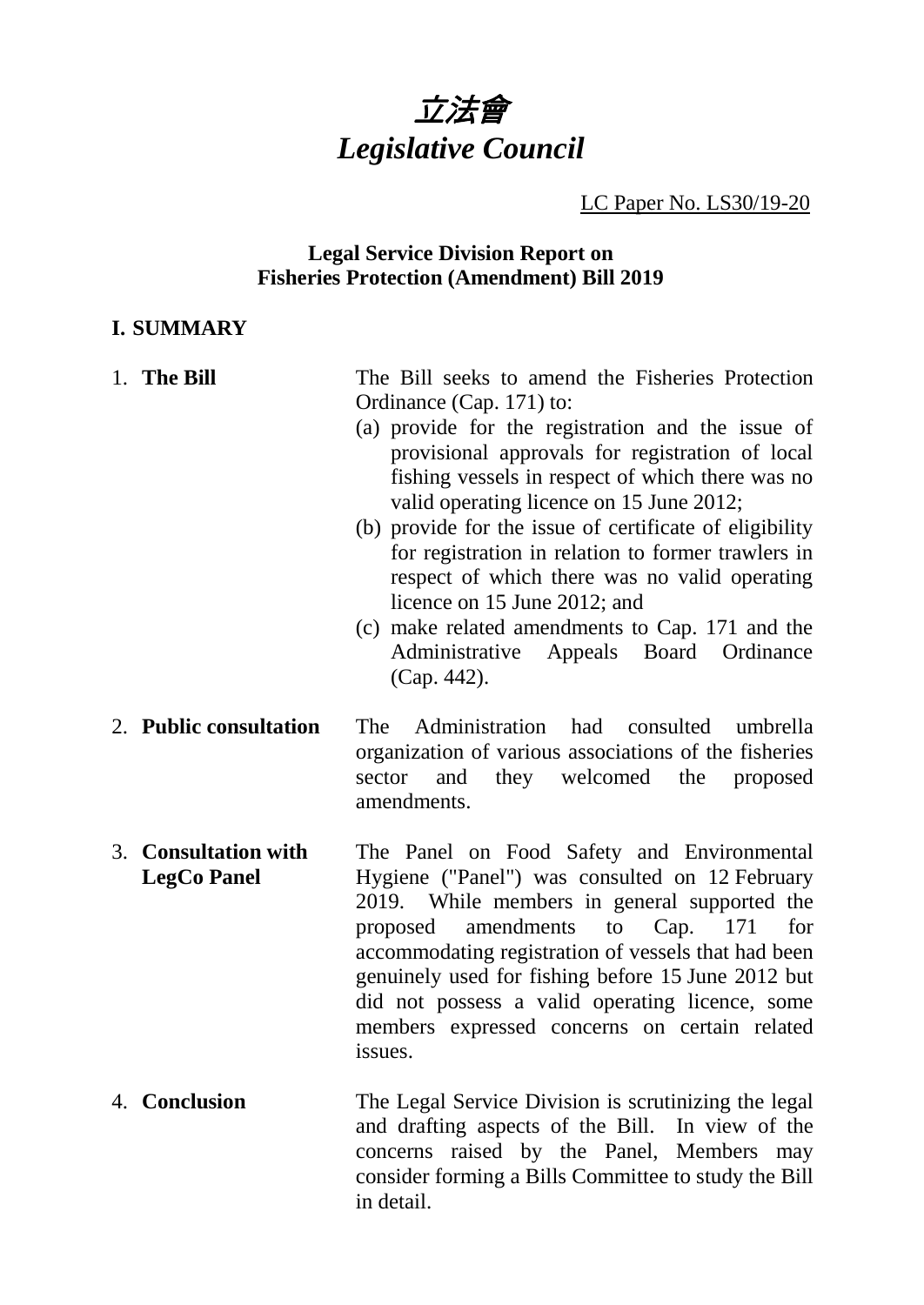### **II. REPORT**

The date of First Reading of the Bill is 11 December 2019. Members may refer to the Legislative Council ("LegCo") Brief (File Ref.: FH CR 12/1/2576/07) issued by the Food and Health Bureau and Agriculture, Fisheries and Conservation Department ("AFCD") in December 2019 for further details.

#### **Object of the Bill**

2. The Bill seeks to amend the Fisheries Protection Ordinance (Cap. 171) to:

- (a) provide for the registration and the issue of provisional approvals for registration of local fishing vessels in respect of which there was no valid operating licence on 15 June 2012;
- (b) provide for the issue of certificate of eligibility for registration ("CER") in relation to former trawlers in respect of which there was no valid operating licence on 15 June 2012; and
- (c) make related amendments to Cap. 171 and the Administrative Appeals Board Ordinance (Cap. 442).

### **Background**

3. Cap. 171 was amended by the Fisheries Protection (Amendment) Ordinance 2012 ("Amendment Ordinance 2012") to, among others, introduce a new registration system (i.e. Part 5 of Cap. 171), under which local fishing vessels must be registered by the Director for Agriculture, Fisheries and Conservation ("DAFC") for conducting fishing operations in Hong Kong waters. Under section 14 of Cap. 171 introduced by the Amendment Ordinance 2012, only local fishing vessels with a valid operating licence<sup>[1](#page-1-0)</sup> on the commencement date of the Amendment Ordinance 2012 (i.e. 15 June 2012) are eligible for registration. Under the Amendment Ordinance 2012, DAFC does not have any discretionary power to register a fishing vessel without a valid operating licence on 15 June 2012.

<span id="page-1-0"></span>The operating licence is issued by the Marine Department under section 15, 19, 23 or 26 of the Merchant Shipping (Local Vessels) (Certification and Licensing) Regulation (Cap. 548D).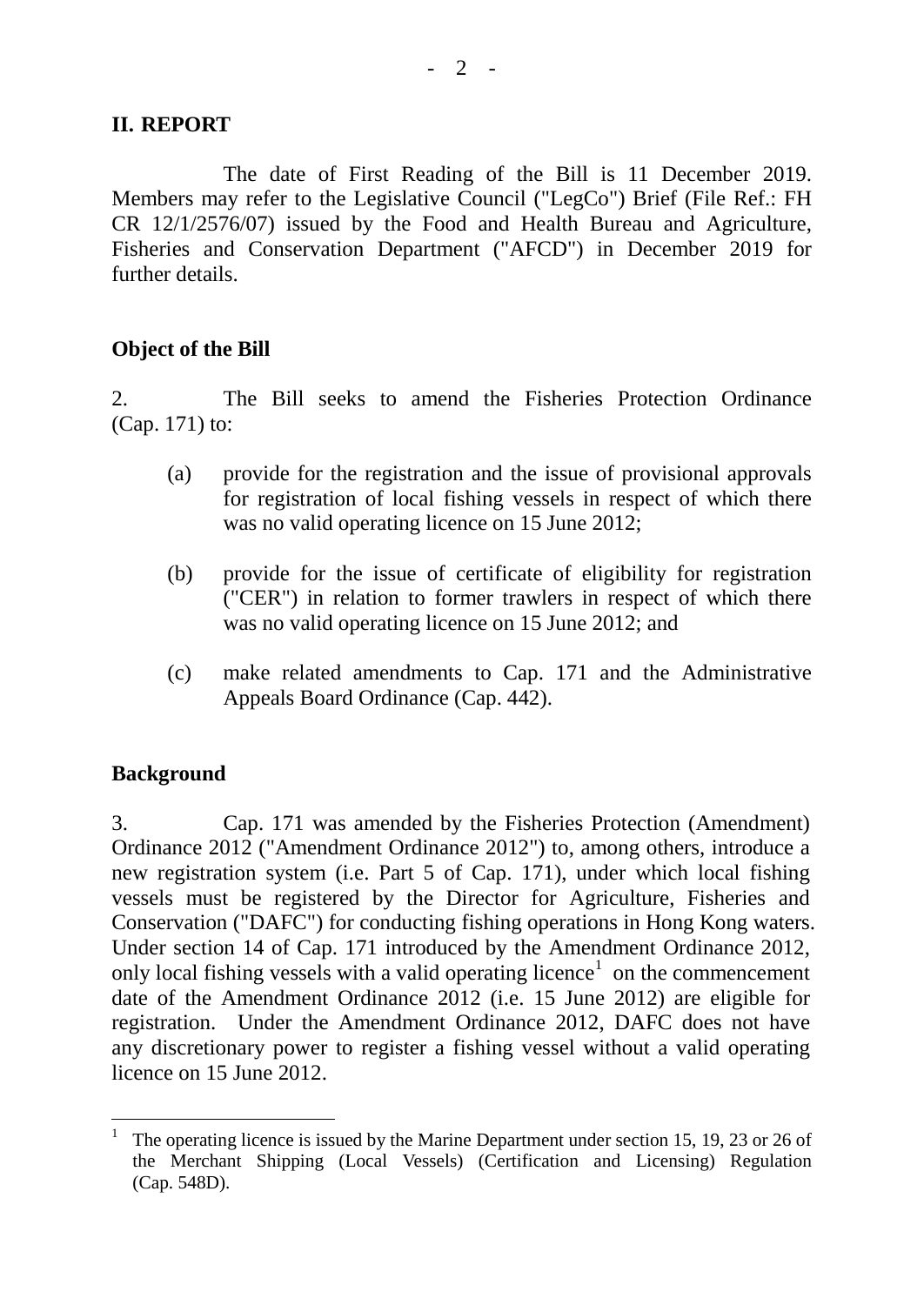4. Pursuant to the Fisheries Protection (Specification of Apparatus) (Amendment) Notice 2011 (L.N. 45 of 2011), trawling activities in Hong Kong have been banned since 31 December 2012 ("Trawl Ban"). If owners of former trawlers wish to operate in Hong Kong waters by non-trawling methods after the ban, they may apply for a CER under section 21 of Cap. 171 provided that, among others, there was a valid operating licence for the former trawler on 15 June 2012. Similar to local fishing vessels, DAFC does not have any discretionary power under Cap. 171 to issue a CER in respect of a trawler without a valid operating licence on 15 June 2012.

### **Provisions of the Bill**

5. The Bill seeks to empower DAFC to exercise discretion within a confined scope to register fishing vessels with no valid operating licence on 15 June 2012 (or their replacements) and to issue CER for the registration of former trawlers with no valid operating licence on 15 June 2012 (or their replacements). The main provisions of the Bill are set out in the ensuing paragraphs.

Registration of fishing vessels without a valid operating licence on 15 June 2012 or their replacements

6. The proposed new section 14A of Cap. 171, as added by clause 5 of the Bill, provides for the application for the registration of a local fishing vessel in respect of which there is a valid operating licence at the time of application but there was no valid operating licence on 15 June 2012. The applicant must show to the satisfaction of DAFC, among others, that:

- (a) the applicant was the owner of the vessel on 15 June 2012, or the application is supported by a waiver given by the owner of the vessel on 15 June 2012 under the proposed new section 14B(6); and
- (b) the vessel was used, or intended to be used, for the purpose of fishing up to the expiry of 14 June 2012.

An application for registration under the proposed new section 14A may only be made within six months after the commencement date of the enacted Ordinance.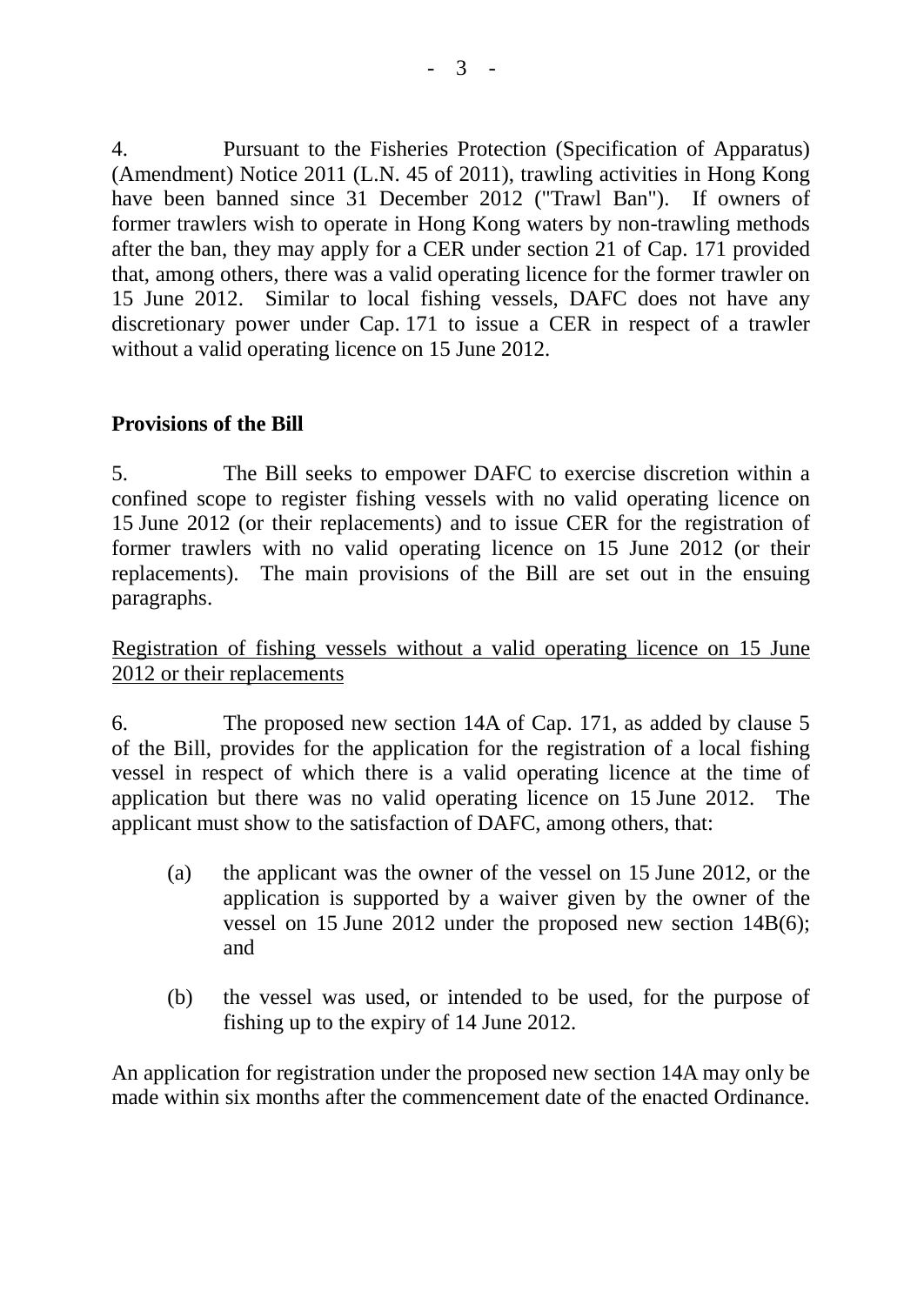Issue of provisional approvals for registration of fishing vessels without a valid operating licence on 15 June 2012 or their replacements

7. In relation to a fishing vessel in respect of which there was no valid operating licence on 15 June 2012 ("original vessel"), the proposed new section 14B of Cap. 171 provides for the issue to the vessel owner of a provisional approval for the registration ("PAR") of that vessel or its replacement. The applicant of a PAR, who must be the owner of the original vessel on 15 June 2012, must show to the satisfaction of DAFC, among others, that:

- (a) the original vessel was used, or intended to be used, for the purpose of fishing up to the expiry of 14 June 2012;
- (b) the original vessel is no longer in the applicant's ownership or the operating licence in respect of the original vessel has been cancelled by the Director of Marine; and
- (c) the applicant has not waived the entitlement to apply for a PAR.

An application for a PAR under the proposed new section 14B may only be made within six months after the commencement date of the enacted Ordinance. Under the proposed new section 14B(9), the time limit for application for the registration of the original vessel or its replacement pursuant to a PAR is two years after the date of the issue of the PAR.

# Registration of former trawlers without a valid operating licence on 15 June 2012 or their replacements

8. Under the proposed new section 21A of Cap. 171, as added by clause 8 of the Bill, DAFC may issue a CER to the owner of a former trawler in respect of which there was no valid operating licence on 15 June 2012 ("original vessel") for the registration of that trawler or its replacement. The applicant of a CER must show to the satisfaction of DAFC, among others, that:

- (a) the applicant was the owner of the original vessel on 15 June 2012, or the applicant is the owner of the original vessel at the time of application and the application is supported by a waiver given by the owner of the original vessel on 15 June 2012 under the proposed new section 21A(6);
- (b) the original vessel was used, or intended to be used, for the purpose of fishing up to the expiry of 14 June 2012; and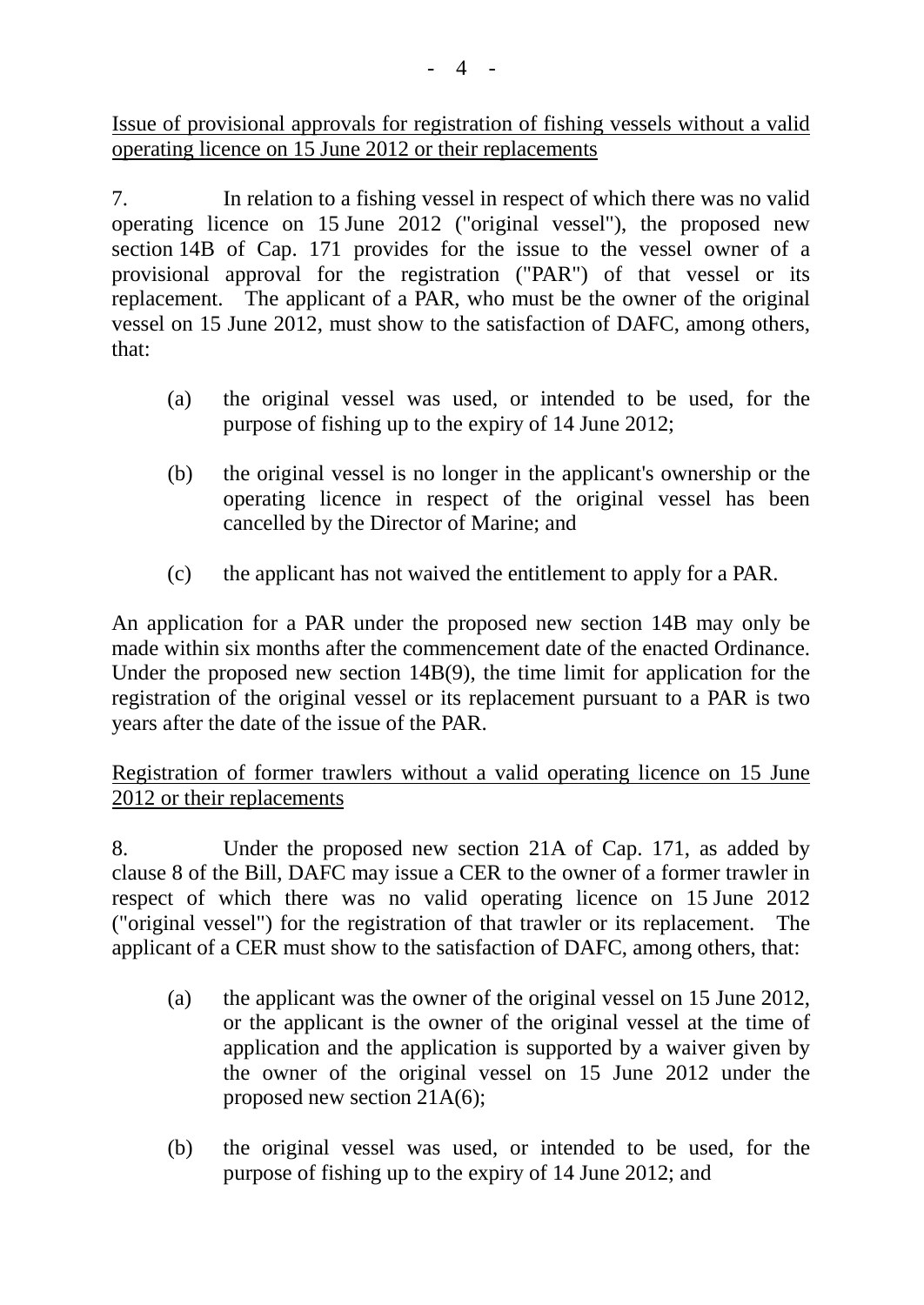(c) the original vessel was affected by the Trawl Ban.

An application for a CER under the proposed new section 21A may only be made within six months after the commencement date of the enacted Ordinance. Under the proposed new section 21A(8), the holder of a CER may apply for the registration of the original vessel or its replacement under section 14 of Cap. 171 in accordance with the terms and time limit specified in the CER.

### Appeal against DAFC's decisions

9. Clause 10 of the Bill seeks to amend section 33 of Cap. 171 to provide for the appeal to the Administrative Appeals Board against certain DAFC's decisions made under the Bill. These include the decision to refuse an application for registration under the proposed new section 14A(2), 14B(8) or 21A(8) of Cap. 171 and the decision to refuse to issue a CER under the proposed new section 21A(2) of Cap. 171.

10. Clause 14 of the Bill seeks to amend item 72 of the Schedule to the Administrative Appeals Board Ordinance (Cap. 442), consequential to the amendments made by clause 10 of the Bill.

### Commencement

11. The Bill, if passed, would come into operation on the day on which the enacted Ordinance is published in the Gazette.

# **Public consultation**

12. According to paragraph 16 of the LegCo Brief, the Administration had consulted umbrella organization of various associations of the fisheries sector and they welcomed the proposed amendments to Cap. 171.

# **Consultation with LegCo Panel**

13. As advised by the Clerk to the Panel on Food Safety and Environmental Hygiene ("Panel"), the Panel was consulted on the proposed amendments to Cap. 171 on 12 February 2019. While members in general supported the proposed amendments to empower DAFC to exercise discretion within a confined scope to allow the consideration of those cases where the vessels concerned did not possess a valid operating licence on the